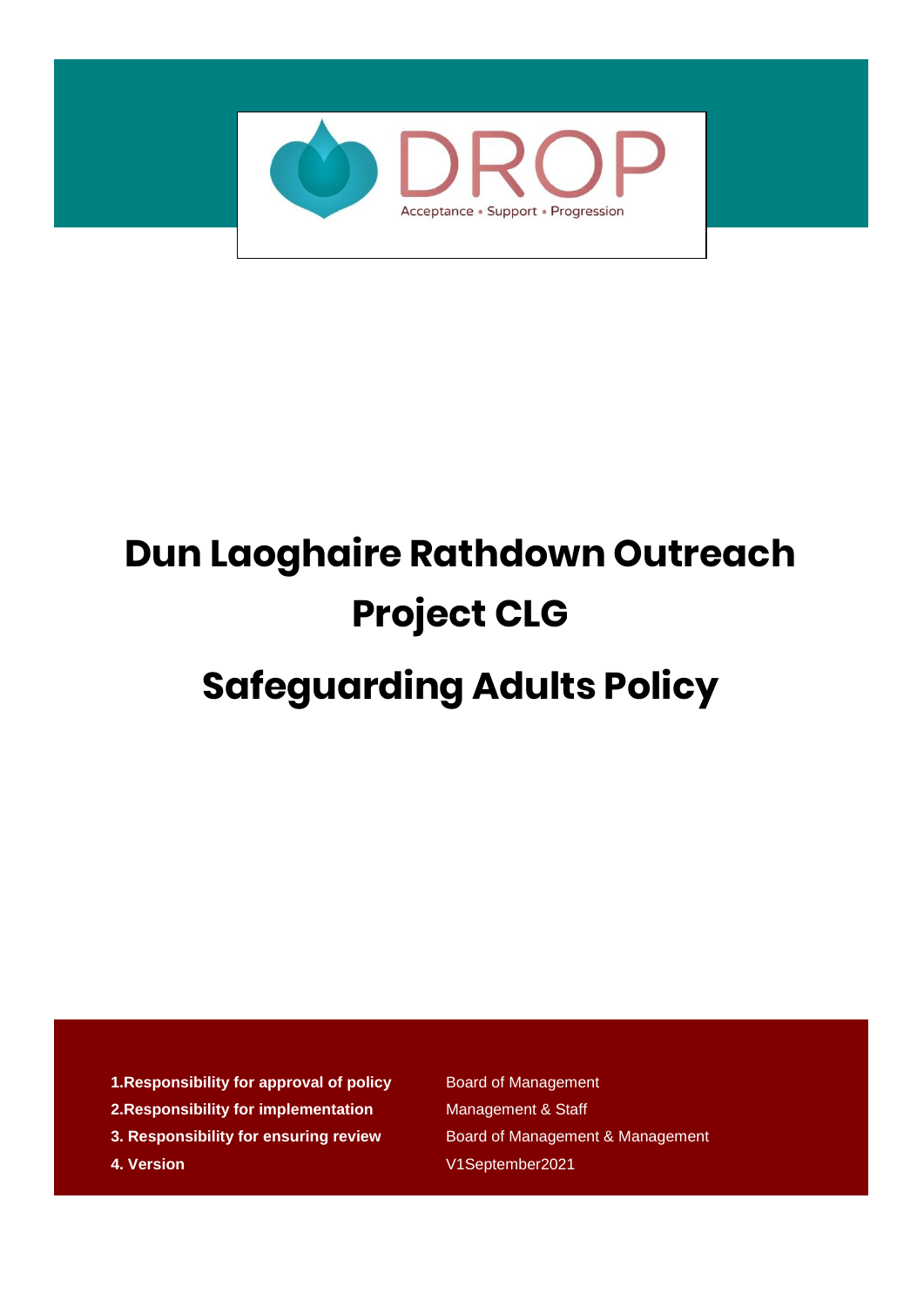

#### **Document Control - Approvals**

| Role                  | Name                | Signature & Date |
|-----------------------|---------------------|------------------|
| Author                |                     |                  |
|                       |                     |                  |
| <b>Board Approval</b> |                     |                  |
|                       |                     |                  |
| <b>Staff Approval</b> | <b>Team Meeting</b> |                  |
| Date                  |                     |                  |
| Version               |                     |                  |

#### **Document Control – Amendments**

| Version   | Description                              | Date              |
|-----------|------------------------------------------|-------------------|
| Draft 1   | Completed and to be<br>circulated to BOM | 13/09/2021        |
| Draft 1   | Approved at BOM Meeting                  | 20/09/2021        |
| Version 1 | Current                                  | 20 September 2021 |
|           |                                          |                   |
|           |                                          |                   |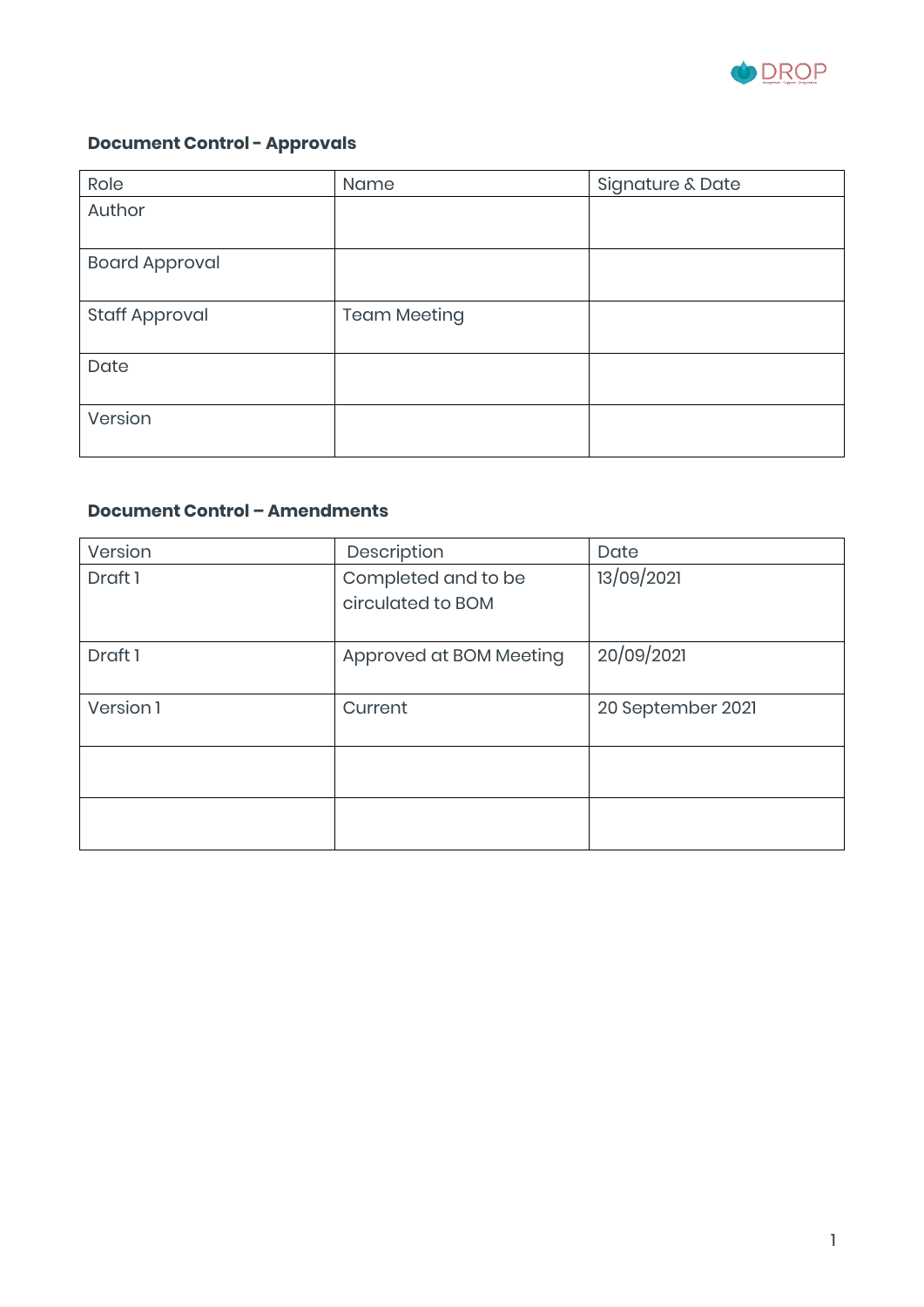

# **Contents**

| What does an Employee/Volunteer do if they suspect or have reasonable grounds for   |  |
|-------------------------------------------------------------------------------------|--|
|                                                                                     |  |
|                                                                                     |  |
|                                                                                     |  |
|                                                                                     |  |
| Guidance as an Employer Dealing With an Allegation of Abuse of a Vulnerable Adult10 |  |
|                                                                                     |  |
| Criminal Justice (Withholding Of Information On Offences Against Children And       |  |
|                                                                                     |  |
|                                                                                     |  |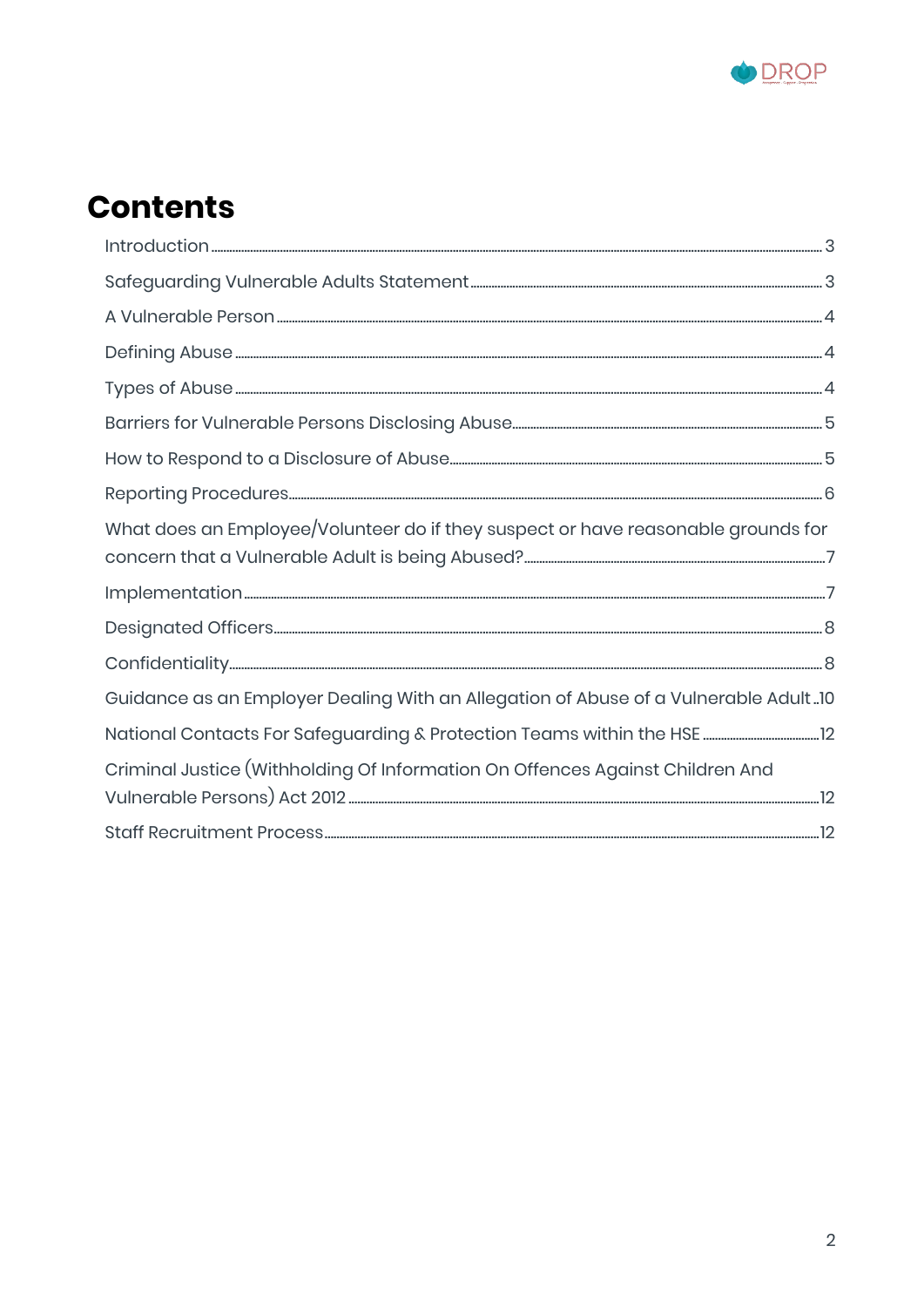

## <span id="page-3-0"></span>**Introduction**

Dun Laoghaire Rathdown Outreach Project CLG is committed to Safeguarding Adults in line with national legislation and relevant national and local guidelines.

We will safeguard adults by ensuring that our activities are delivered in a way which keeps all adults safe and protected from physical, psychological, financial, discriminatory abuse and neglect.

Dun Laoghaire Rathdown Outreach Project CLG is committed to creating a culture of zero-tolerance of harm to adults which necessitates: the recognition of adults who may be at risk and the circumstances which may increase risk; knowing how adult abuse, exploitation or neglect manifests itself; and being willing to report safeguarding concerns.

Dun Laoghaire Rathdown Outreach Project CLG is committed to best safeguarding practice and to uphold the rights of all adults to live a life free from harm from abuse, exploitation and neglect.

## <span id="page-3-1"></span>**Safeguarding Vulnerable Adults Statement**

Dun Laoghaire Rathdown Outreach Project aims to adhere to the HSE Safeguarding Vulnerable Adults at Risk of Abuse National Policy and Procedures to minimise the negative impacts of risk, while respecting and upholding the human rights and inherent dignity of all people involved with the organisation.

Dun Laoghaire Rathdown Outreach Project believes everyone has the right to live free from abuse or neglect regardless of age, ability or disability, sex, race, religion, ethnic origin, sexual orientation, marital or gender status.

Dun Laoghaire Rathdown Outreach Project is committed to creating and maintaining a safe and positive environment and an open, listening culture where people feel able to share concerns without fear of retribution.

Dun Laoghaire Rathdown Outreach Project acknowledges that safeguarding is everybody's responsibility and is committed to prevent abuse and neglect through safeguarding the welfare of all adults involved.

Dun Laoghaire Rathdown Outreach Project recognises that health, well-being, ability, disability and need for care and support can affect a person's resilience. We recognise that some people experience barriers, for example, to communication in raising concerns or seeking help. We recognise that these factors can vary at different points in people's lives.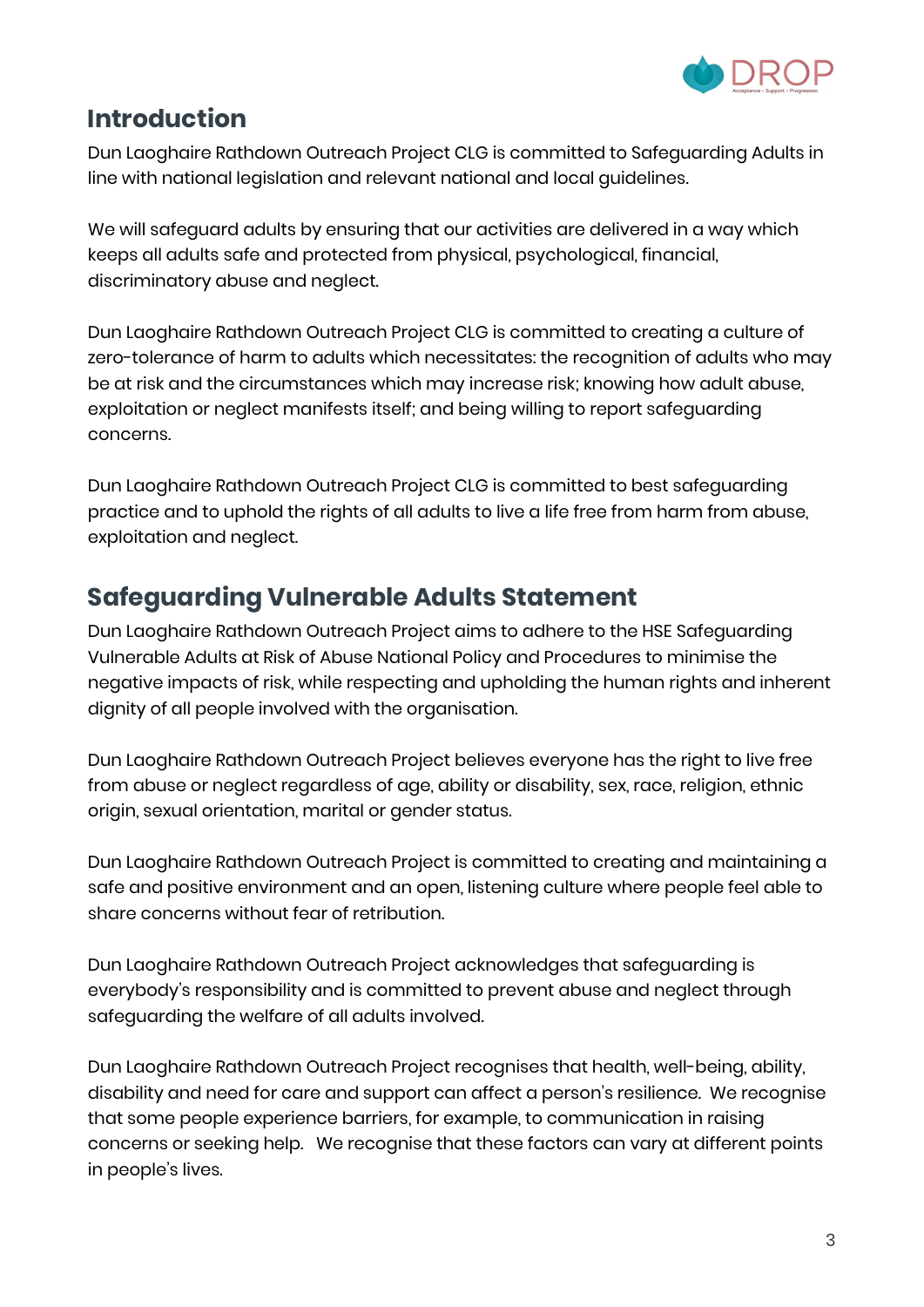

# <span id="page-4-0"></span>**A Vulnerable Person**

**A vulnerable person is defined in the HSE** Safeguarding Vulnerable Persons at Risk of Abuse Policy and Procedures (p.3) as:

*"An adult who may be restricted in capacity to guard himself/herself against harm or exploitation or to report such harm or exploitation".*

## <span id="page-4-1"></span>**Defining Abuse**

Dun Laoghaire Rathdown Outreach Project understands the definition of abuse in accordance with Safeguarding Vulnerable Persons at Risk of Abuse National Policy & Procedure (p.8).

*"any act, or failure to act, which results in a breach of a vulnerable person's human rights, civil liberties, physical and mental integrity, dignity or general wellbeing, whether intended or thought negligence, including sexual relationships or financial transactions to which the person does not or cannot validly consent, or which are deliberately exploitative. Abuse may take many forms".*

Abuse is a violation of an individual's human and civil rights by another person or persons. It can occur in any relationship and may result in significant harm to, or exploitation of, the person subjected to it. Any or all of the following types of abuse may be perpetrated as the result of deliberate intent, negligence, omission or ignorance.

There are different types and patterns of abuse and neglect and different circumstances in which they may take place.

# <span id="page-4-2"></span>**Types of Abuse**

- Physical abuse includes hitting, slapping, pushing, kicking and misuse of medication, restraint or inappropriate sanctions.
- Sexual Abuse includes rape and sexual assault, or sexual acts to which the vulnerable person has not consented, or could not consent, or into which he or she was compelled to consent.
- Psychological abuse includes emotional abuse, threats of harm or abandonment, deprivation of contact, humiliation, blaming, controlling, intimidation, coercion, harassment, verbal abuse, isolation or withdrawal from services or supportive networks.
- Financial or material abuse includes theft, fraud, exploitation, pressure in connection with wills, property, inheritance or financial transactions, or the misuse or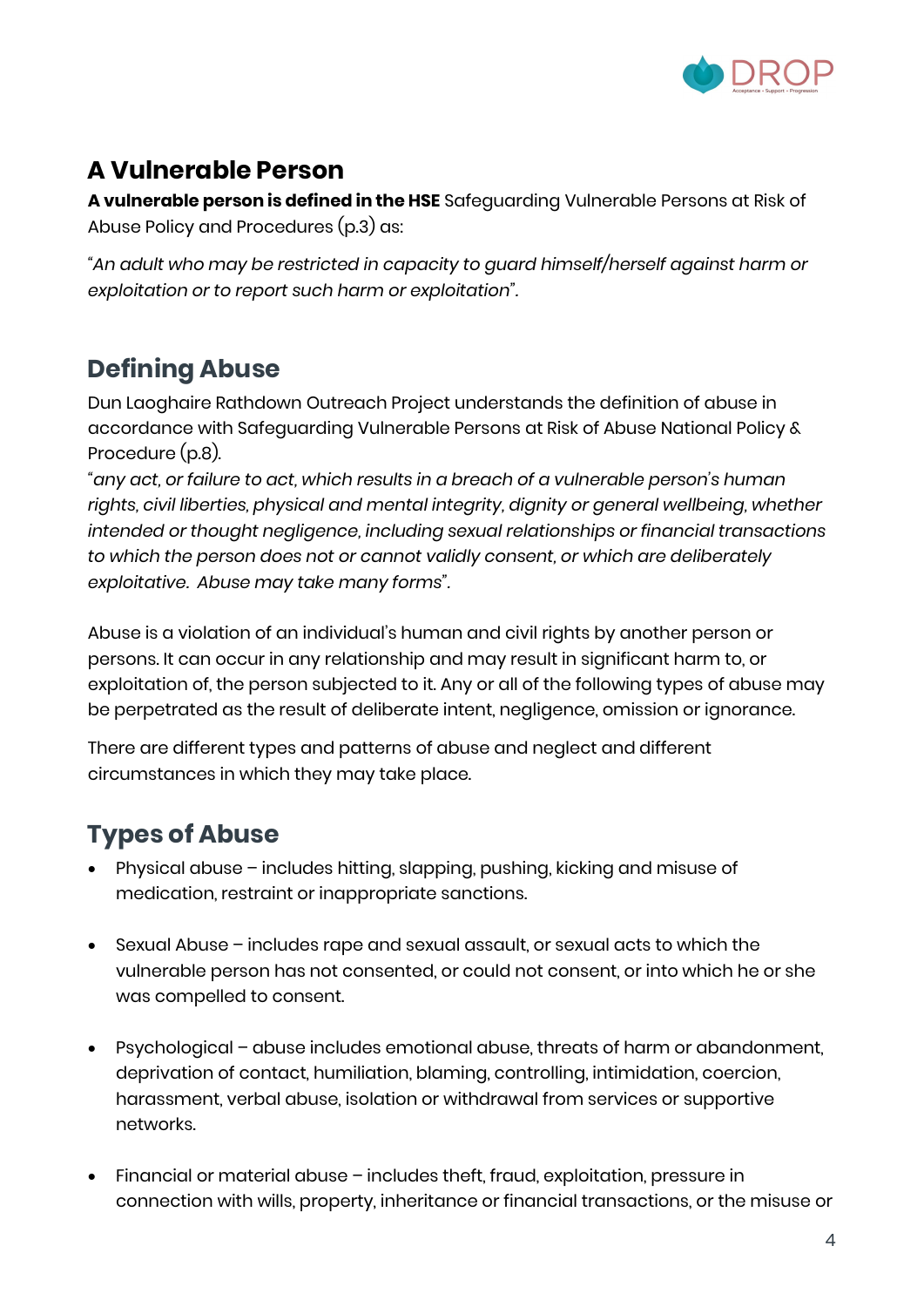

misappropriation of property, possessions or benefits.

- Discriminatory abuse includes ageism, racism, sexism, that based on a person's disability, and other forms of harassment, slurs or similar treatment.
- Neglect and acts of omission include ignoring medical or physical care needs, failure to provide access to appropriate health, social or educational services, the withholding of the necessities of life such as medication, adequate nutrition and heating.
- Institutional abuse may occur within residential care and acute settings including nursing homes, acute hospitals and any other in-patient settings, and may involve poor standards of care, rigid routines and inadequate responses to complex needs.

Abuse can take place in any relationship and there are many contexts in which abuse might take place; e.g. Institutional abuse, Domestic Abuse, Forced Marriage, Human Trafficking, Modern Slavery, Sexual Exploitation, County Lines, Radicalisation, Hate Crime, Mate Crime, Cyber bullying, Scams. Some of these are named specifically within home nation legislations.

### <span id="page-5-0"></span>**Barriers for Vulnerable Persons Disclosing Abuse**

Barriers to disclosure may occur due to some of the following:

- Fear on the part of the service user of having to leave their home or service as a result of disclosing abuse.
- A lack of awareness that what they are experiencing is abuse
- A lack of clarity as to whom they should talk
- Lack of capacity to understand and report the incident
- Fear of an alleged abuser
- Ambivalence regarding a person who may be abusive
- Limited verbal and other communication skills
- Fear of upsetting relationships
- Shame and/or embarrassment

#### <span id="page-5-1"></span>**How to Respond to a Disclosure of Abuse**

A vulnerable adult may carefully select a person to confide in. That chosen person will be someone that they trust and have confidence in. It is important that a vulnerable adult who discloses abuse feels supported and facilitated in what may be a frightening, confusing and traumatic process for them. A vulnerable adult may feel perplexed, afraid, angry, despondent and guilty. It is important that any negative feelings they may have are not made worse by the kind of response they receive. A vulnerable adult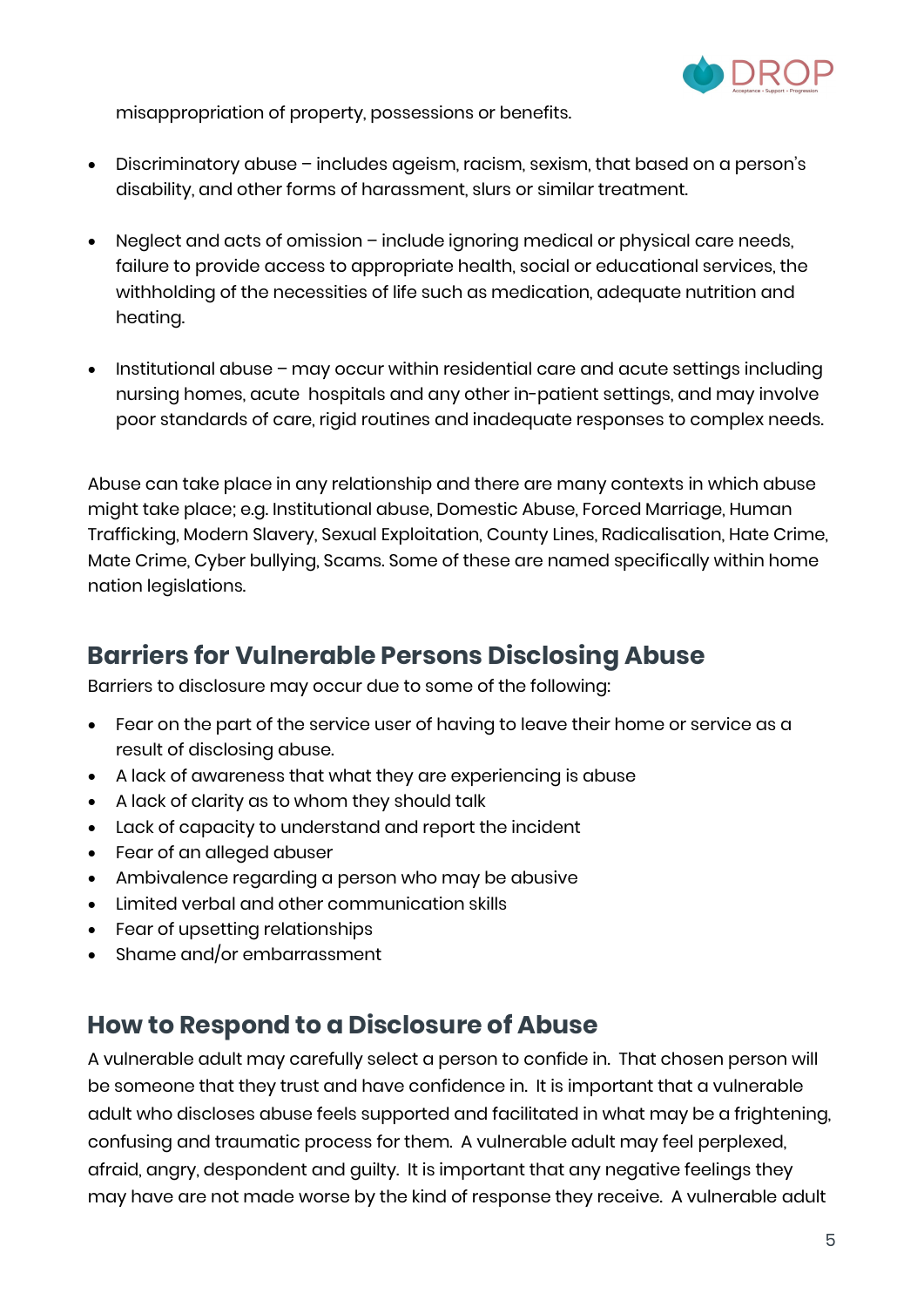

who divulges abuse has engaged in an act of trust and their disclosure must be treated with respect, sensitivity, urgency and care.

*It is the utmost importance that disclosures are treated in a sensitive and discreet manner. Anyone responding to a vulnerable adult making such a disclosure should take the following steps.*

- (a) Take what the vulnerable adult says seriously
- (b) React calmly, as over-reaction may intimidate them and increase any feelings of guilt or fear that they may be carrying
- (c) Reassure them that they were correct to tell somebody what has happened and how they are feeling about it
- (d) Listen carefully and attentively
- (e) Never ask leading questions use open ended questions to clarify what is being said and try to avoid having them repeat what they have told you. Reflect back what you have said to clarify
- (f) Do not promise to keep secrets and confirm that the information will be shared with those appropriate within the team
- (g) Advise that you will offer support but that you must pass the information on and cannot hold it
- (h) Do not express any opinions about the alleged abuser to the person reporting to you
- (i) Explain and make sure that they understand what the next step is
- (j) Do not confront the alleged abuser.

## <span id="page-6-0"></span>**Reporting Procedures**

Following a disclosure of abuse, employees/volunteers should:

Write down immediately after the conversation what was said, including all the names of those involved, what happened, where, when, if there were any witnesses and any other significant factors and note any visible marks on the individual making the report or any signs you observed where there is an accusations of physical abuse.

- (a) Record the event, sign and date all reports and indicate the time the notes were made
- (b) Ensure that the information is treated with the utmost confidence
- (c) Allegations should not be investigates by employees/volunteers
- (d) Employees/volunteers should pass that report to the designated officer in DROP (e)

Under no circumstances should a vulnerable adult be left in a situation that exposes him or her to risk of harm. In the event of an emergency where you think a vulnerable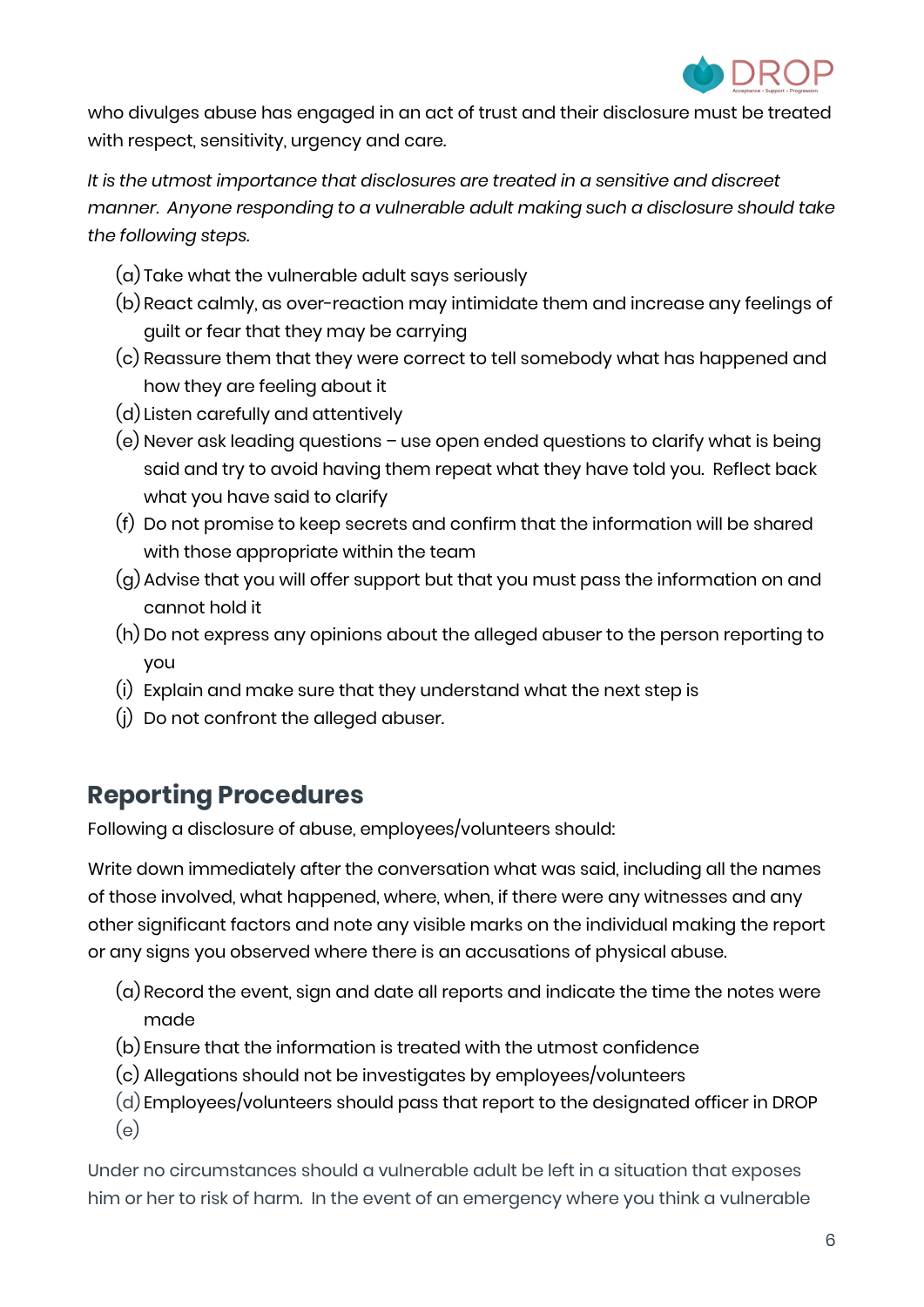

adult is in immediate danger you should contact the Gardai in the first instance. The nearest garda station to DROP is Dun Laoghaire, 34/35 Corrig Avenue, Dun Laoghaire, Co Dublin. A96 N299 Phone: 01 666 5000

# <span id="page-7-0"></span>**What does an Employee/Volunteer do if they suspect or have reasonable grounds for concern that a Vulnerable Adult is being Abused?**

Try to ensure in so far as is possible that no situation arises that could cause any further risk of harm to the vulnerable adult. Record the facts as you have been told them. Include the person's name, address, the nature of the concern, allegation of disclosure. Employees/volunteers should pass that report to the Designated Officer in DROP.

# <span id="page-7-1"></span>**Implementation**

Dun Laoghaire Rathdown Outreach Project is committed to developing and maintaining its capability to implement this policy and procedures. In order to do so the following will be in place:

- A clear line of accountability within the organisation for the safety and welfare of all adults.
- Access to relevant legal and professional advice.
- Regular management reports to the Board which will include any reports and management of said reports of abuse
- Safeguarding adult procedures that deal effectively with any concerns of abuse or neglect, including those caused through poor practice.
- A Designated Officer responsible for managing reports of alleged abuse
- Arrangements to work effectively with other relevant organisations to safeguard and promote the welfare of adults, including arrangements for sharing information.
- Codes of conduct for Board members, Staff, and Volunteers that specify zero tolerance of abuse in any form.
- Risk assessments that specifically include safeguarding of adults.
- Policies and procedures that address the following areas and which are consistent with this Safeguarding Adults policy.
	- $\checkmark$  Safeguarding Children
	- $\checkmark$  Bullying and harassment
	- Media
	- Safe activities risk assessments
- $\checkmark$  Code of Conducts and a process for breach of these - Staff, and Volunteers
- $\checkmark$  Discipline and grievance
- $\checkmark$  Complaints
- $\checkmark$  Whistleblowing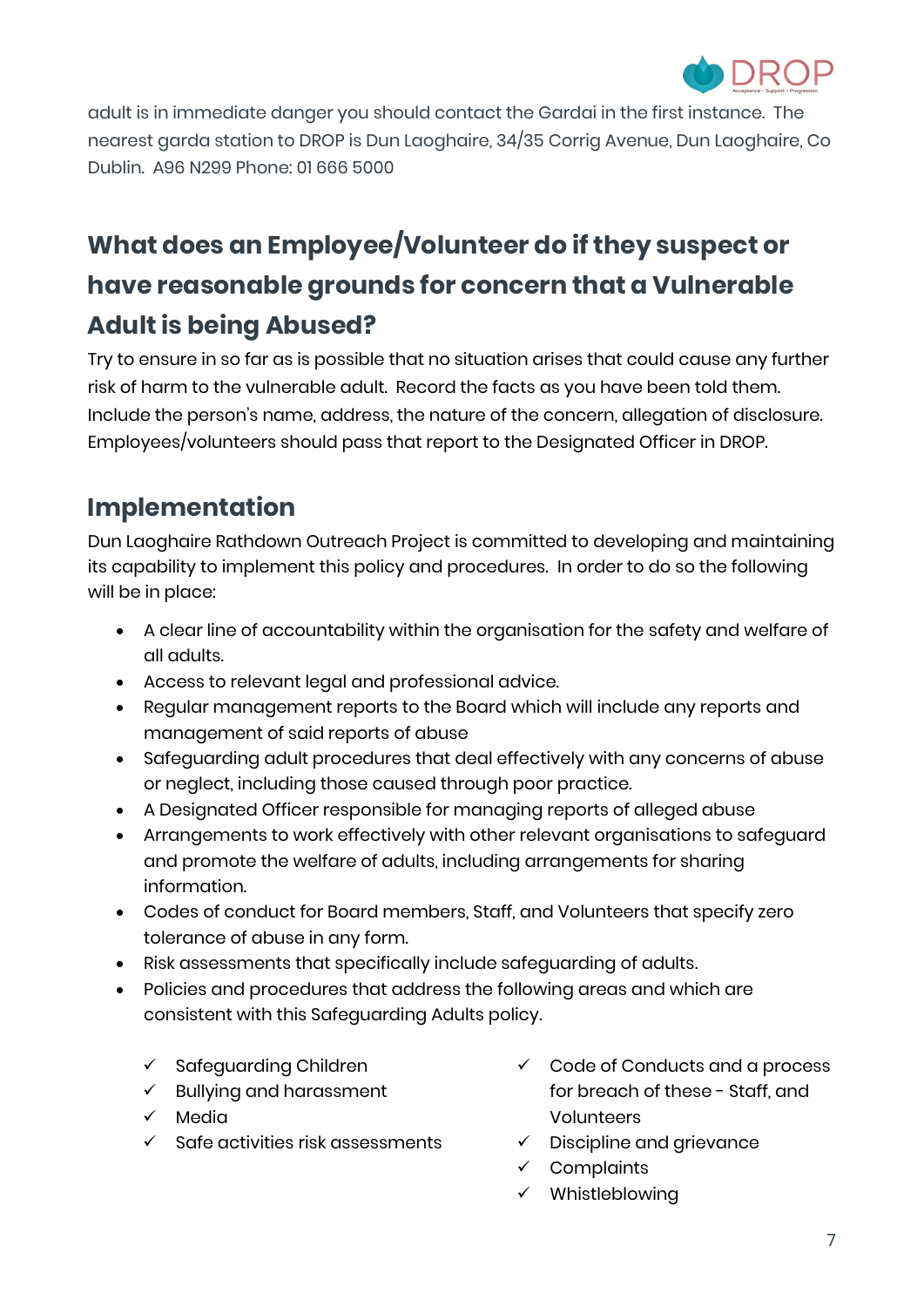

- $\checkmark$  Safe recruitment and selection (staff and volunteers)
- $\checkmark$  Data Protection in line with General Data Protection Regulations

# <span id="page-8-0"></span>**Designated Officers**

In accordance with Safeguarding Vulnerable Person's at Risk of Abuse National Policy and Procedures (p.41) DROP has appointed a Designated Officer & Deputy Designated Officer who are responsible for:

- Receiving concerns or allegations of abuse regarding vulnerable persons
- Collating basic relevant information
- Ensuring the appropriate manager is informed and collaboratively ensuring necessary actions are identified
- Ensuring all reporting obligations are met (internally to the service and externally to the statutory authorities)
- Supporting the manager and other personnel in addressing the issues arising.=
- Maintaining appropriate records

In DROP the Designated officers are The Manager and the Chairperson of the Board of Management

# <span id="page-8-1"></span>**Confidentiality**

 $\bullet$ 

All information regarding concern for a vulnerable adult should be shared on "a need to know" basis in the interest of the person concerned. The provision of information to the statutory agencies of the protection of a vulnerable adult is not a breach of confidentiality or data protection.

Information about concerns of abuse includes personal data. It is therefore important to be clear as to the grounds for processing and sharing information about concerns of abuse.

Processing information includes record keeping. Records relating to safeguarding concerns must be accurate and relevant. They must be stored confidentially with access only to those with a need to know.

The purpose of Data Protection legislation is not to prevent information sharing but to ensure personal information is only shared appropriately. Data protection legislation allows information sharing within an organisation. For example:

 Anyone who has a concern about harm can make a report to an appropriate person within the same organisation

There are also many situations in which it is perfectly legal to share information about adult safeguarding concerns outside the organisation. Importantly personal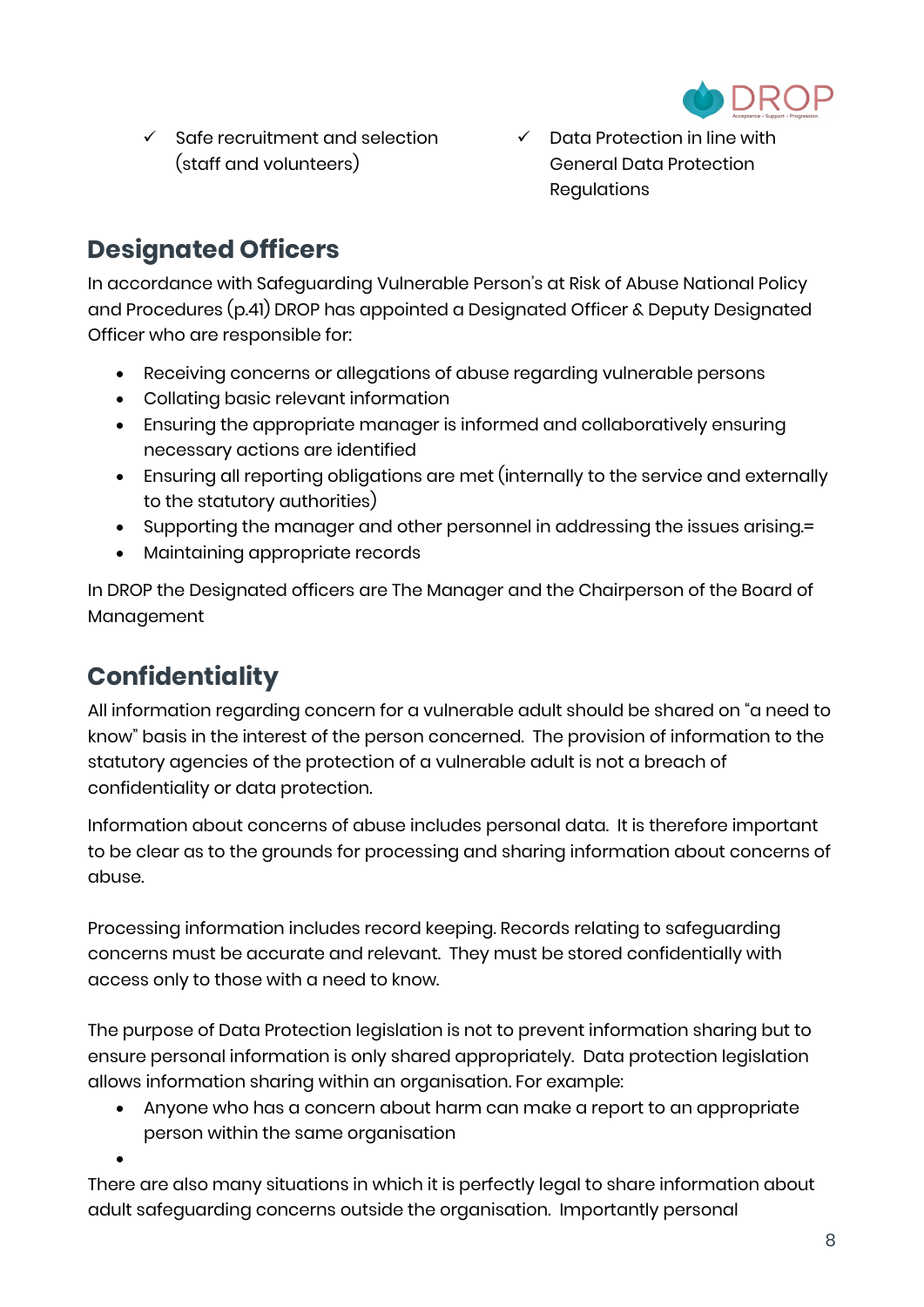

information can be shared with the consent of the adult concerned. However, the adult may not always want information to be shared. This may be because they fear repercussions from the person causing harm or are scared that they will lose control of their situation to statutory bodies or because they feel stupid or embarrassed. Their wishes should be respected unless there are over-riding reasons for sharing information.

The circumstances when we need to share information without the adult's consent include those where:

- it is not safe to contact the adult to gain their consent i.e. it might put them or the person making contact at further risk.
- you believe they or someone else is at risk, including children.
- you believe the adult is being coerced or is under duress.
- it is necessary to contact the gardai to prevent a crime, or to report that a serious crime has been committed.
- the adult does not have mental capacity to consent to information being shared about them.

When information is shared without the consent of the adult this must be explained to them, when it is safe to do so, and any further actions should still fully include them.

If you are in doubt as to whether to share information seek advice e.g. seek legal advice and explain the situation without giving personal details about the person at risk or the person causing harm.

Any decision to share or not to share information with an external person or organisation must be recorded together with the reasons to share or not share information.

# <span id="page-9-0"></span>**Guidance as an Employer Dealing With an Allegation of Abuse of a Vulnerable Adult**

If an allegation is made against an employee/volunteer within the Dun Laoghaire Rathdown Outreach Project, we will ensure that everyone involved gets a proper response. This involves making sure that two separate procedures are followed:

- The reporting procedure in respect of the vulnerable adult;
- The procedure for dealing with the employee/volunteer

The same person will not deal with both of the above. When an allegation of abuse is received against employees/volunteers it will be assessed promptly and carefully by DROP. Action taken in reporting an allegation of the abuse of a vulnerable adult against an employee/volunteer should be based on an opinion formed reasonably and in good faith. It will be necessary to decide whether a formal report should be made to the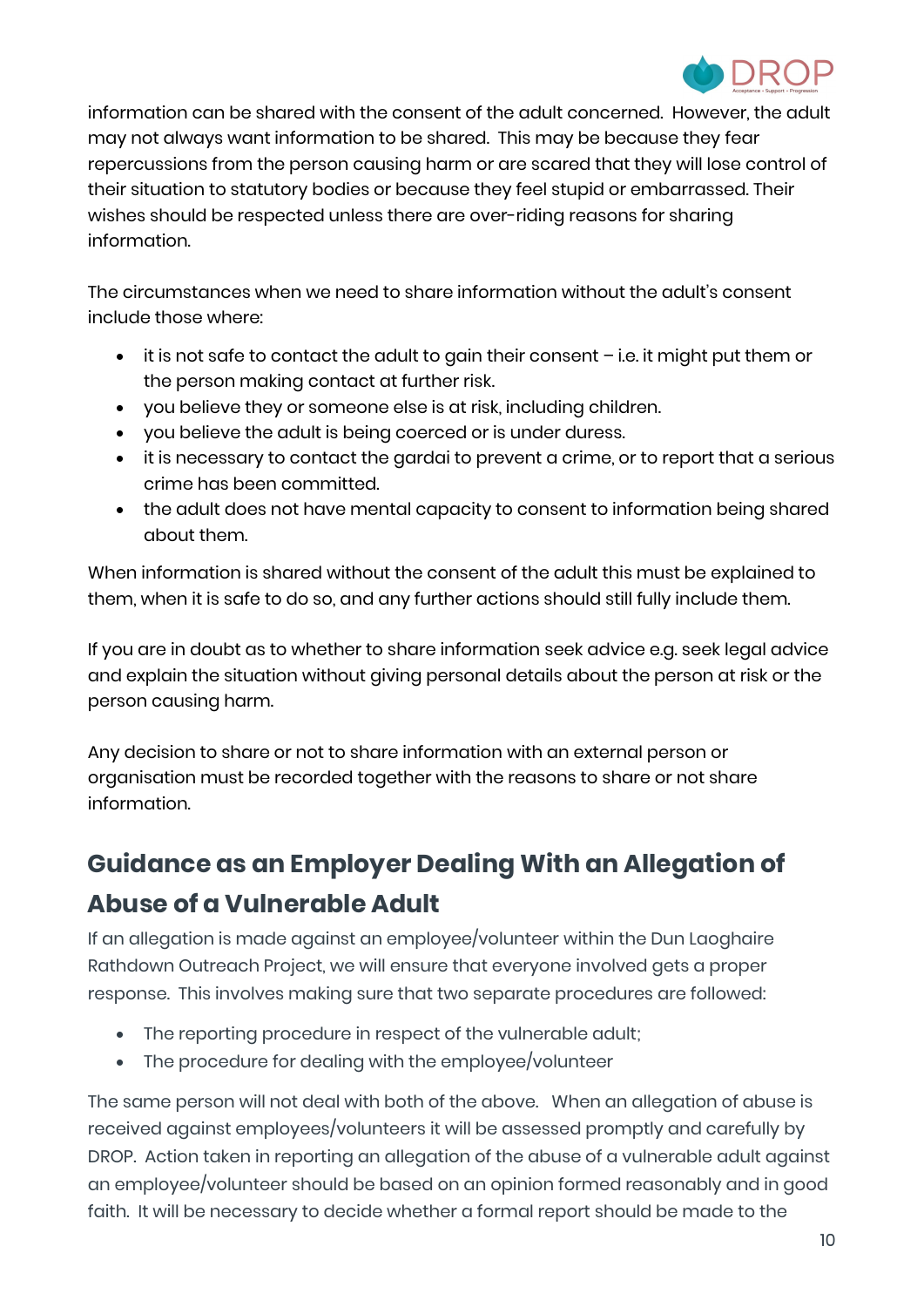

relevant Safeguarding & Protection Team within the HSE. *This decision should be based on reasonable grounds for concern, as outlined earlier in this policy and this decision should be noted in all reports.*

The first priority is to ensure that no vulnerable adult is exposed to unnecessary risk. DROP, as an employer, will as a matter of urgency take any necessary protective measures. These measures will be proportionate to the level of risk and will not unreasonably penalise the employee/volunteer financially or otherwise, unless necessary to protect any vulnerable adults. Where protective measures penalise the employee/volunteer it is important that early consideration be given to the case.

Any action taken should be guided by agreed procedures, the applicable employment contract and the rules of natural justice.

The Manager of DROP should be informed of the allegation as soon as possible who will in turn notify the Chairperson of the Board of Management. When DROP becomes aware of an allegation of abuse of a vulnerable adult by an employee/volunteer during the execution of that person's duties, The Manager will inform the employee/volunteer of the following:

- (i) the fact that an allegation has been made against him or her;
- (ii) the nature of the allegation.

The employee/volunteer will be afforded an opportunity to respond. The Manager of DROP will note the response and pass on this information if making a formal report to the relevant Safeguarding & Protection Team within the HSE.

Everyone in DROP will take care to ensure that actions taken by them do not undermine or frustrate any investigations/assessments conducted by the relevant Safeguarding & Protection Team within the HSE or An Garda Síochána. The Manager of DROP will maintain a close liaison with the statutory authorities to achieve this.

DROP should be notified of the outcome of an investigation and/or assessment. This will assist them in reaching a decision about the action to be taken in the longer term concerning the employee.

Note: The reporting procedure in respect of the child will be dealt with by the DROP Designated Person(s) unless there is any reason why this is not possible.

In the event that it is not appropriate for the Manager to carry out the responsibilities above, the Chairperson of DROP will do so.